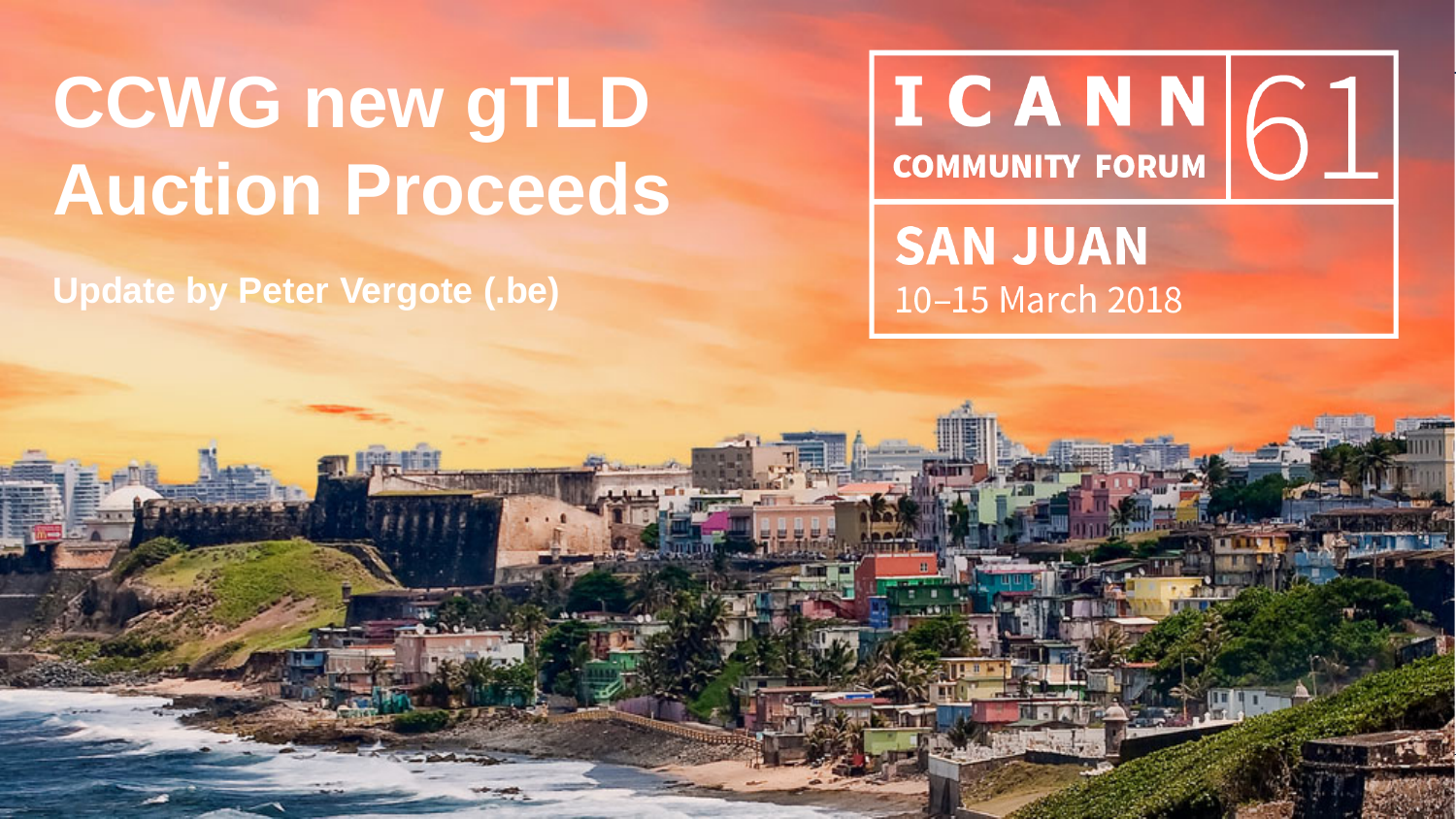# **What is the New gTLD Program?**

**The goal of the New gTLD Program is to foster competition, innovation and choice in the domain name industry.**



- This is an Internet community-driven initiative that is enabling the largest expansion of the domain name system, ever.
- The New gTLD Program is managed by ICANN, which means it has taken shape through the multistakeholder model.
- ICANN expects over **1,200** new generic top-level domains to be introduced into the Internet over the next few years.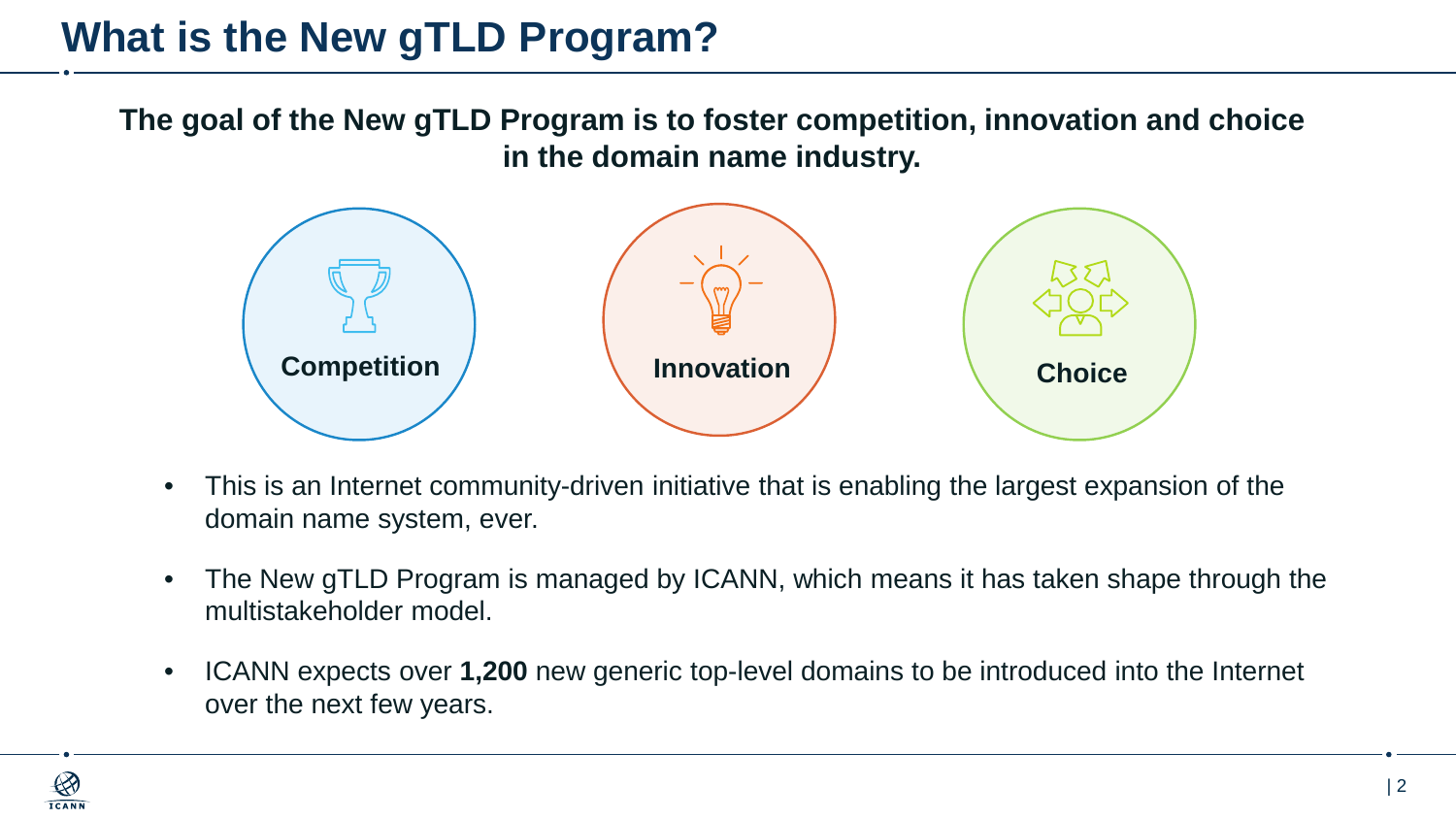## **What are New gTLD Auctions?**

Only one registry can operate a top-level domain. An auction is the mechanism of last resort for resolving contention between two or more applicants for a string through the New gTLD program.

- Most contention sets are resolved amongst the applicants prior to an ICANN auction of last resort (and ICANN expects this trend to continue)
	- o To date, only 16 of the 218 contentions sets utilized a last resort auction conducted by ICANN's authorized auction service provider.
- Proceeds generated from auctions of last resort are being separated and reserved until the multistakeholder community develops a plan for their use. This plan must be authorized by the ICANN Board.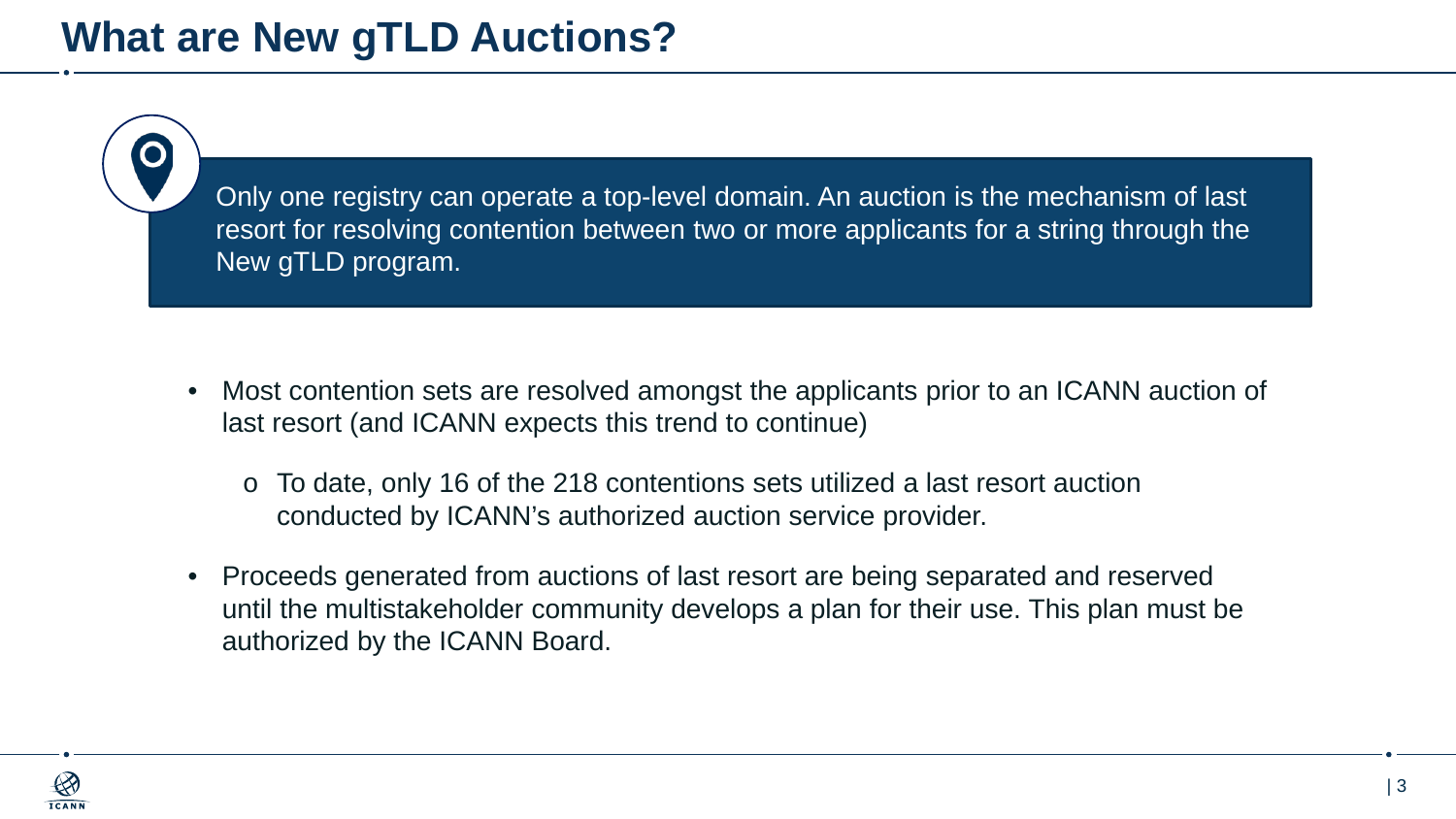### **What are Proceeds?**

| <b>ICANN Operating and</b><br><b>Reserve Funds</b>               | <b>New gTLD</b><br><b>Applicant</b><br><b>Evaluation Fees</b>                                                                             | <b>New gTLD Program</b><br><b>Auction Proceeds</b>                                                                                                   |
|------------------------------------------------------------------|-------------------------------------------------------------------------------------------------------------------------------------------|------------------------------------------------------------------------------------------------------------------------------------------------------|
| Contain day-to-day cash<br>and reserves for ICANN<br>operations. | Pay for application<br>evaluation costs, historical<br>development costs<br>repayment and "hard to<br>predict" costs, including<br>risks. | "Ring-fenced" proceeds<br>from last resort auctions<br>to resolve string<br>contention conducted via<br><b>ICANN-authorized auction</b><br>provider. |
| <b>Tied to ICANN budget</b><br>and planning<br>processes.        | Unspent application fees<br>fully segregated in<br>dedicated bank and<br>investment accounts.                                             | Proceeds (net of direct<br>auctions costs) fully<br>segregated in separate<br>bank and investment<br>accounts.                                       |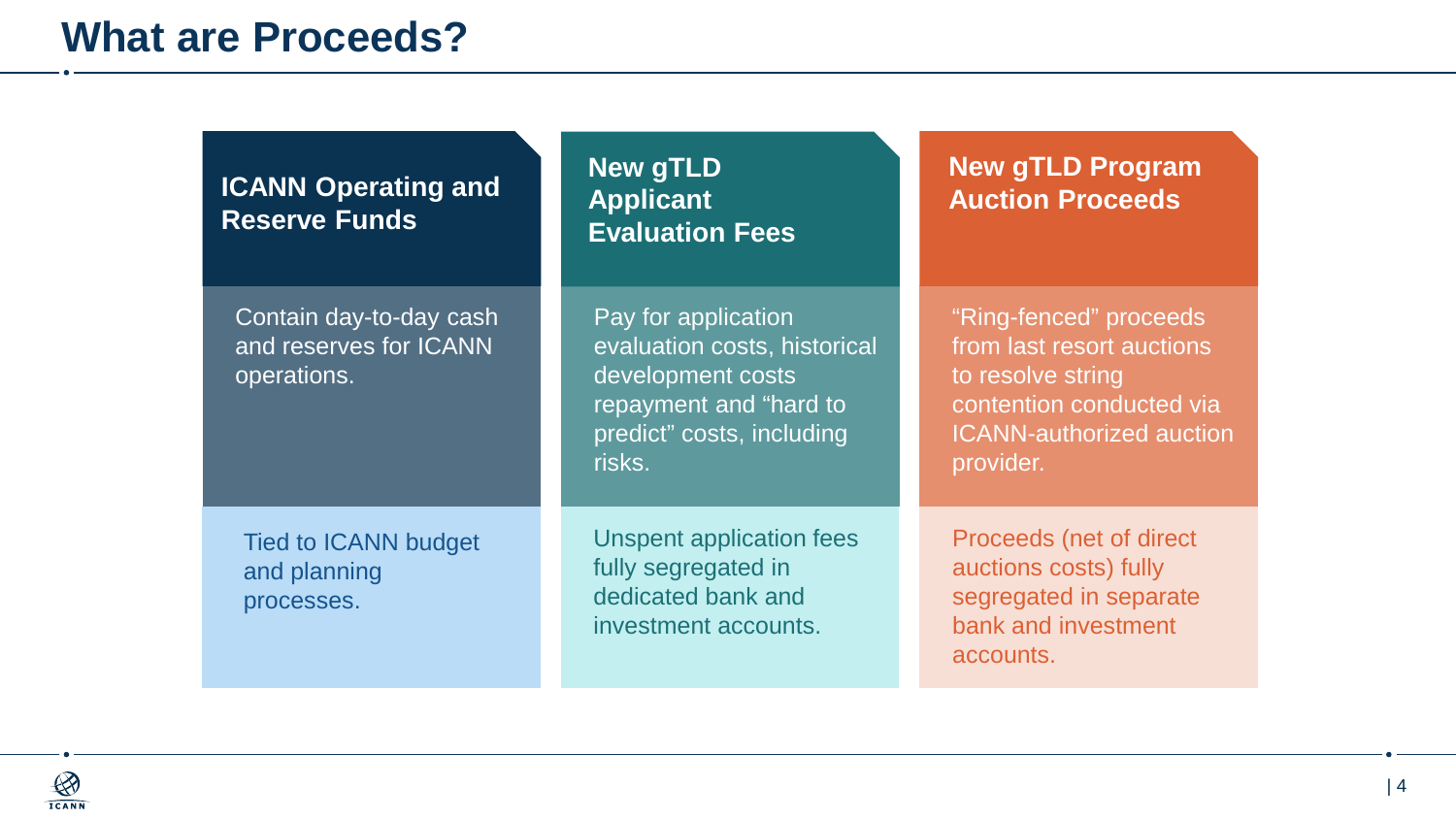# **Development of CCWG on Auction Proceeds**

In March 2015, the Chair of the GNSO asked all of the SO/AC Chairs if there was interest in creating a Cross Community Working Group (CCWG) to determine how ICANN should use the New gTLD auction proceeds.

After broad SO/AC interest, the community began initial discussions at ICANN53 in Buenos Aires. The outcomes of these discussions were published in a Discussion Paper, which defined a CCWG as a way forward. The Discussion Paper was issued public comment in Sep 2015.

After incorporating comments received, the community nominated a Drafting Team (DT) to begin developing a Charter for the CCWG. The DT presented a draft Charter in June 2016 at ICANN56 in Helsinki for additional community feedback.

The DT submitted the final Charter to Chartering Organizations in Oct 2016 at ICANN57 in Hyderabad.

The new gTLD Auction Proceeds CCWG (CCWG-AP) was formed in Jan 2017.

**1**

**2**

**3**

**4**

**5**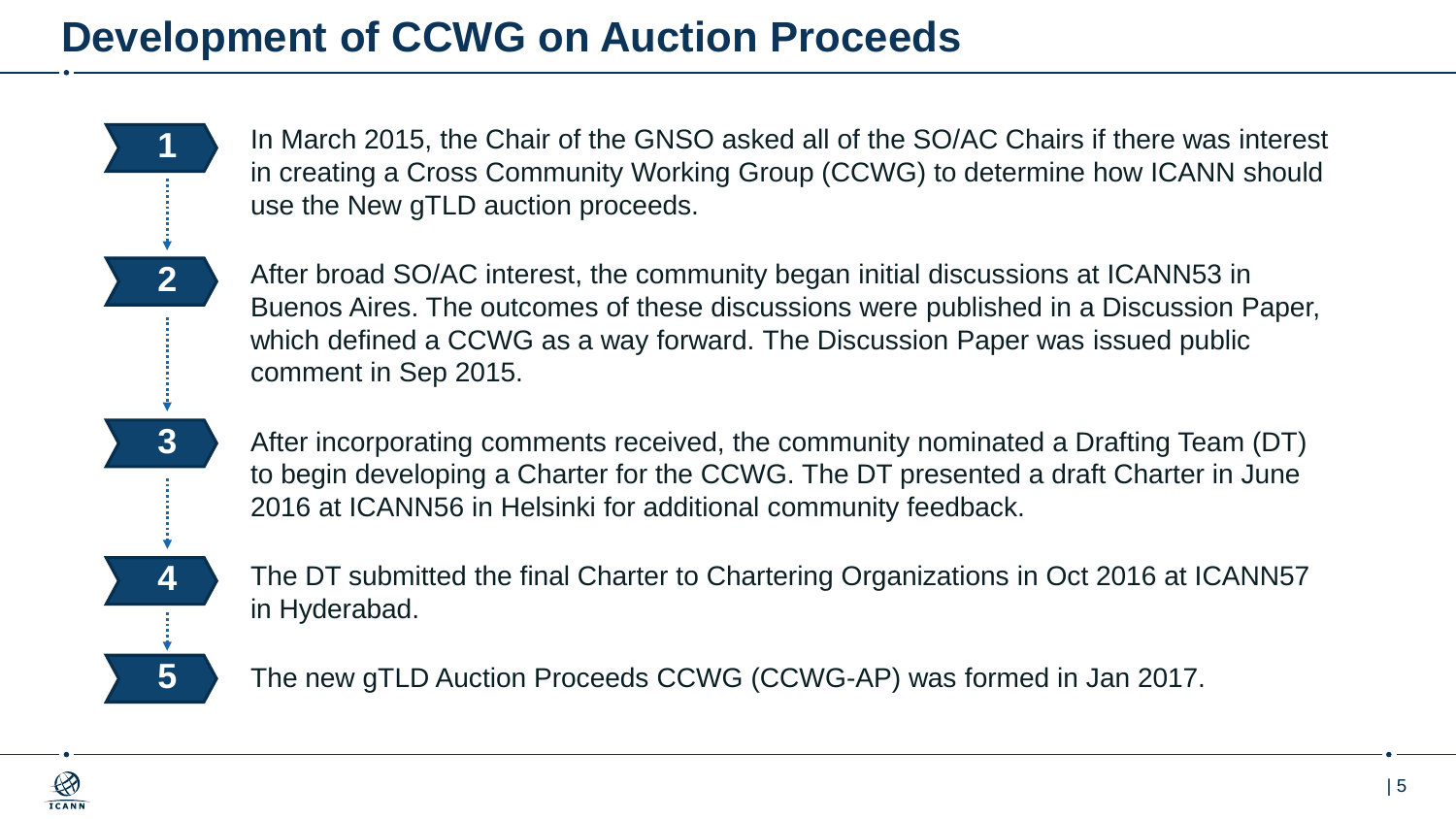## **Goals and Objectives of the CCWG**

The CCWG-AP was formed in **January 2017.** It is chartered by all of ICANN's Supporting Organizations and Advisory Committees and, as of September 2017, has:



#### **The CCWG-AP Charter defines its goals & objectives as:**

- Developing a proposal(s) on the mechanism(s) to allocate the new gTLD auction proceeds. This will be provided to the ICANN Board for consideration
- As part of this proposal, the CCWG-AP is expected to review:
	- o The scope of fund allocation
	- Due diligence requirements to uphold accountability and proper use of funds
	- o How to deal with directly related matters such as potential or actual conflicts of interest
- This group will **not** be making determinations on particular uses of the proceeds (i.e. which specific projects or organizations are to receive funding)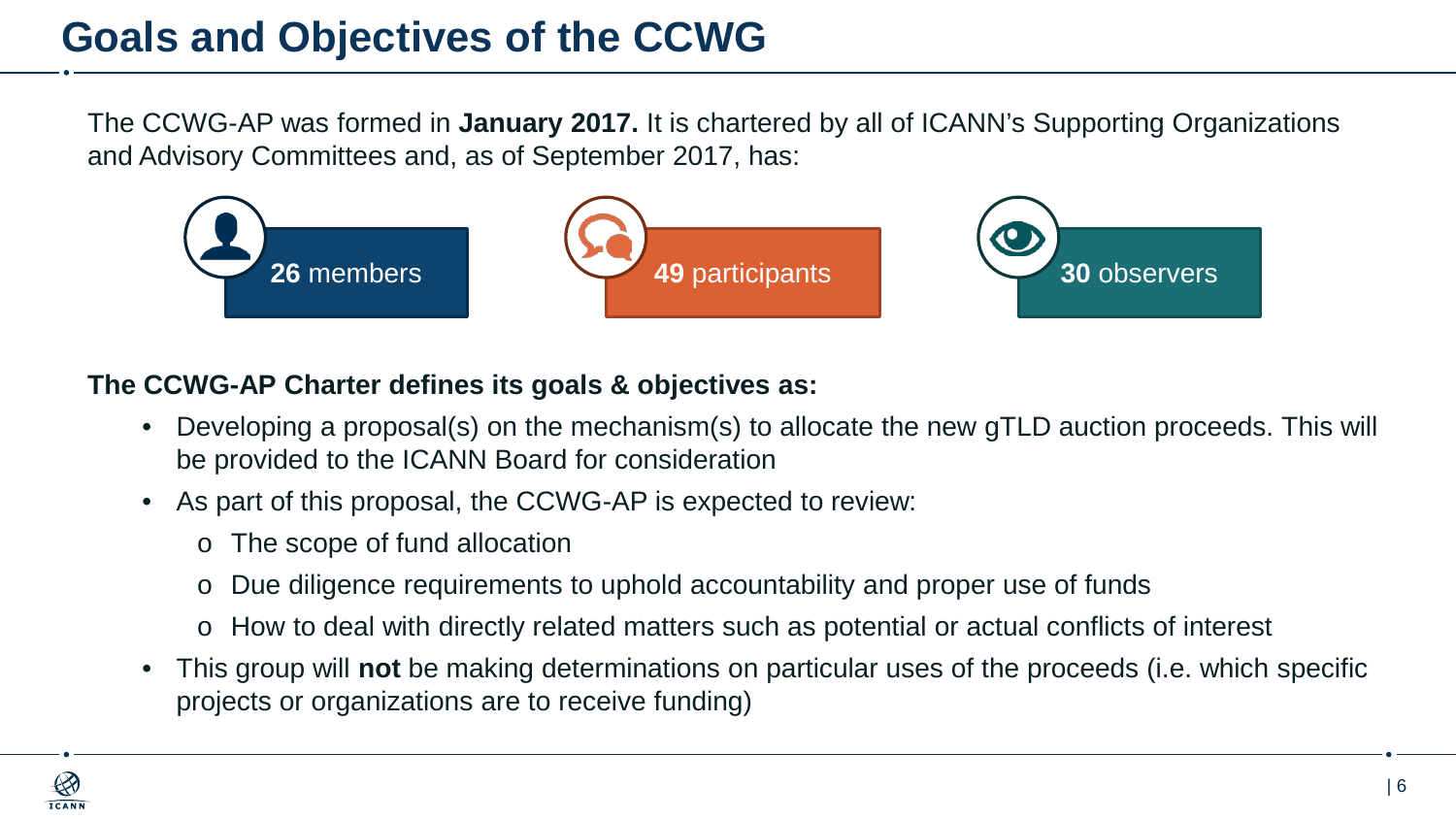**As part of its deliberations, the CCWG-AP is required to factor in the following legal and fiduciary constraints:**



#### **Consistency with ICANN's Mission as set out in Bylaws:**

Due to ICANN's 501(c)(3) tax exempt, public charity status, it must adhere to its Mission and act exclusively in service to its charitable purpose.



#### **Private benefit concern:**

As an 501(c)(3) organization, ICANN cannot provide its funds towards the private benefit of individuals.



#### **Must not be used for political activity:**

ICANN is barred from engaging in any activity that intervenes in a political campaign for a candidate for public office.



#### **Should not be used for lobbying activities:**

ICANN engages in a small amount of activity that is classified as lobbying, which in the U.S. focuses on attempts to influence legislation.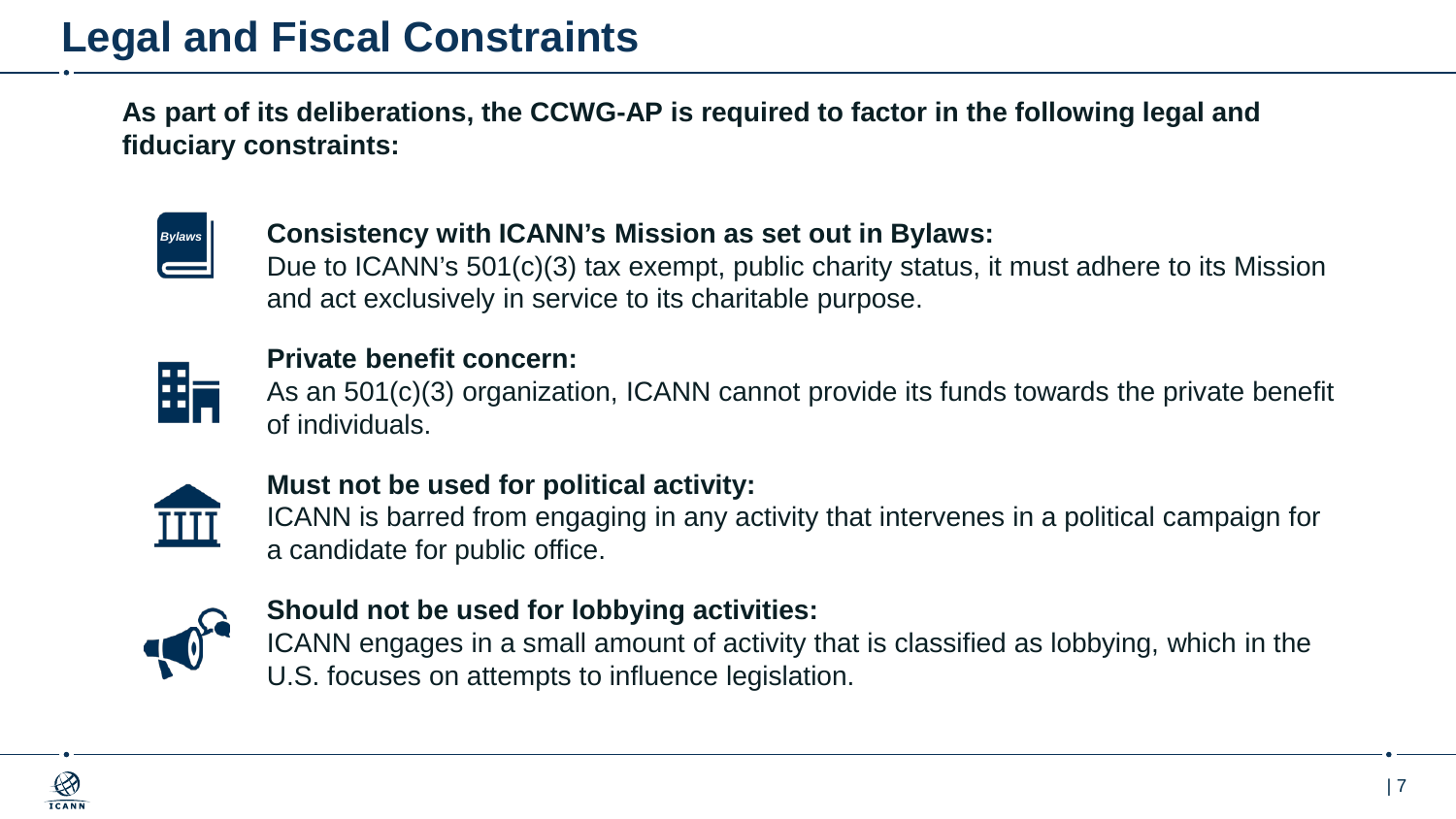

#### **Conflict of interest considerations:**

Taking decisions without conflict of interest is paramount. ICANN is prohibited from benefitting insiders to ICANN.



#### **Procedural concerns:**

ICANN will always be responsible for making sure that funds are provided to the appropriate organization both in confirmation of mission and in making sure that funds are provided in a manner consistent with ICANN's 501(c)(3) status.



#### **Financial and fiduciary concerns**

The Board and Officers of ICANN hold fiduciary duties to the organization to make sure that self-dealing does not occur and their private interests are not benefited through ICANN's decision making and actions.



[Learn more](https://community.icann.org/x/CbDRAw) **[https://community.icann.org/x/CbDRAw](http://uasg.tech/)**

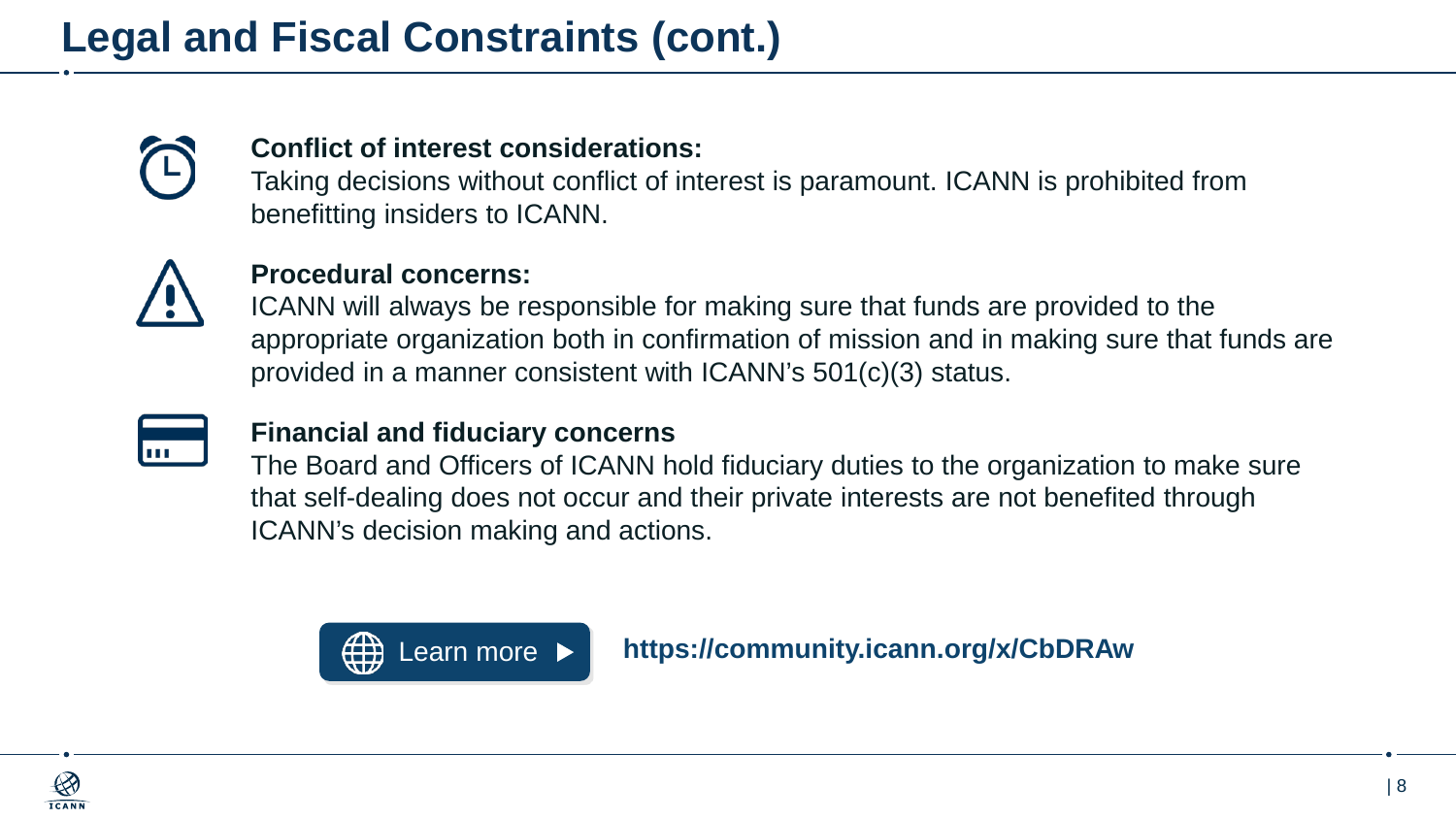- Phase 1: Initial Run Through of Charter Questions
- Phase 2: Address Charter Questions that Require Immediate Work and Response before Moving Forward
- **Phase 3: Compile List of Possible Mechanisms that could be Considered by CCWG and Consultation with Identified Experts to Obtain Input and Briefing on List**
- Phase 4: Determine Which Mechanism(s) Demonstrate Most Potential to Meet CCWG Expectations and Conform with Legal and Fiduciary Constraints
- Phase 5: Answer Charter Questions as Organized by Phase 1 for Mechanism(s) Determined in Phase 4

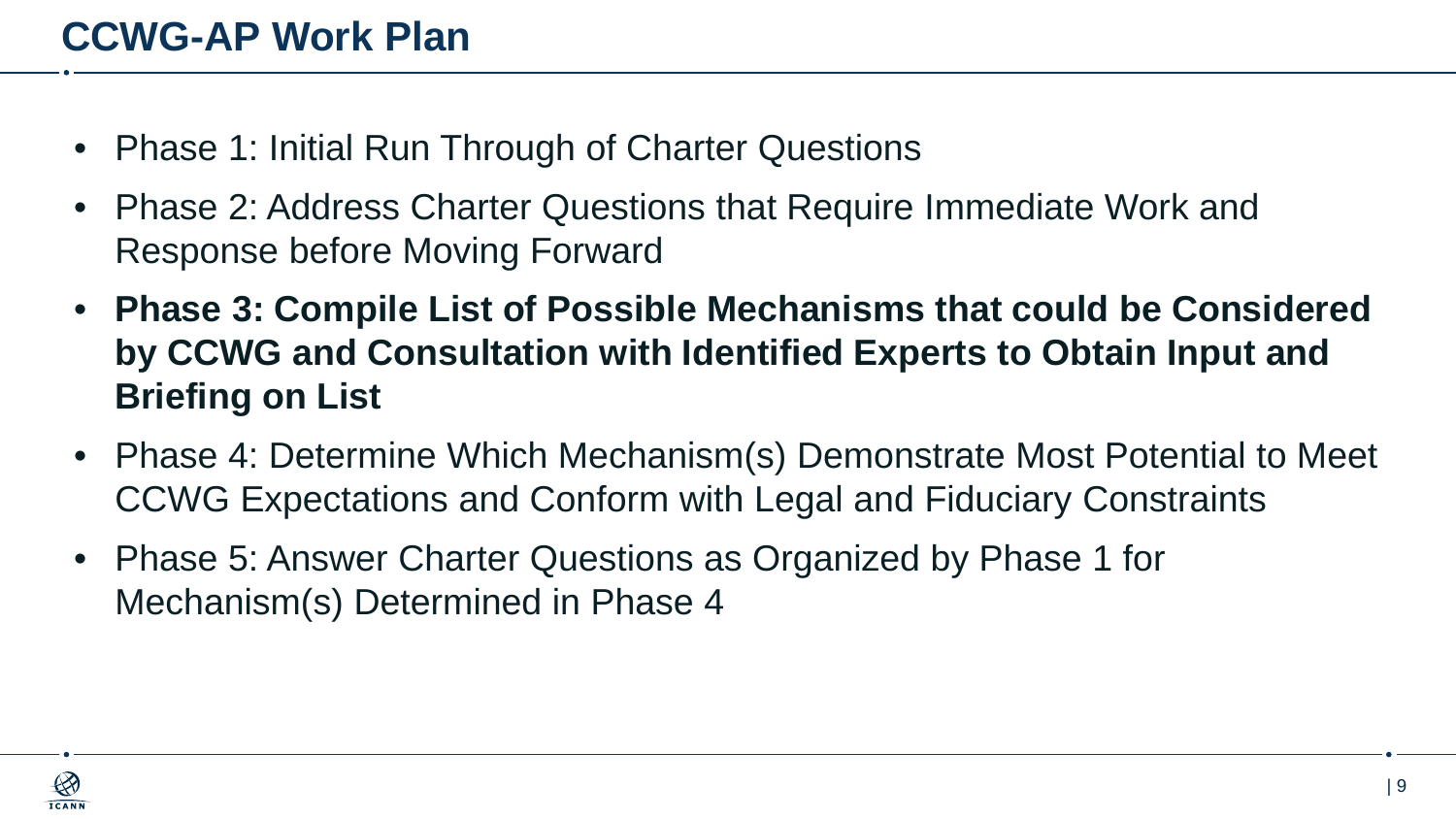### Work Plan

• As a first step, the CCWG developed and adopted a work plan and associated plan of activity

### Initial Report

• CCWG is expected, at a minimum, to publish an initial report for public comment

### Final Report

• to be submitted to the chartering organisations for their consideration

### Board consideration

• The Board will consider the Final Report, following adoption by the Chartering Organizations.

### Reporting

• The Chair(s) of the CCWG shall ensure regular updating of the Chartering Organizations on the progress made.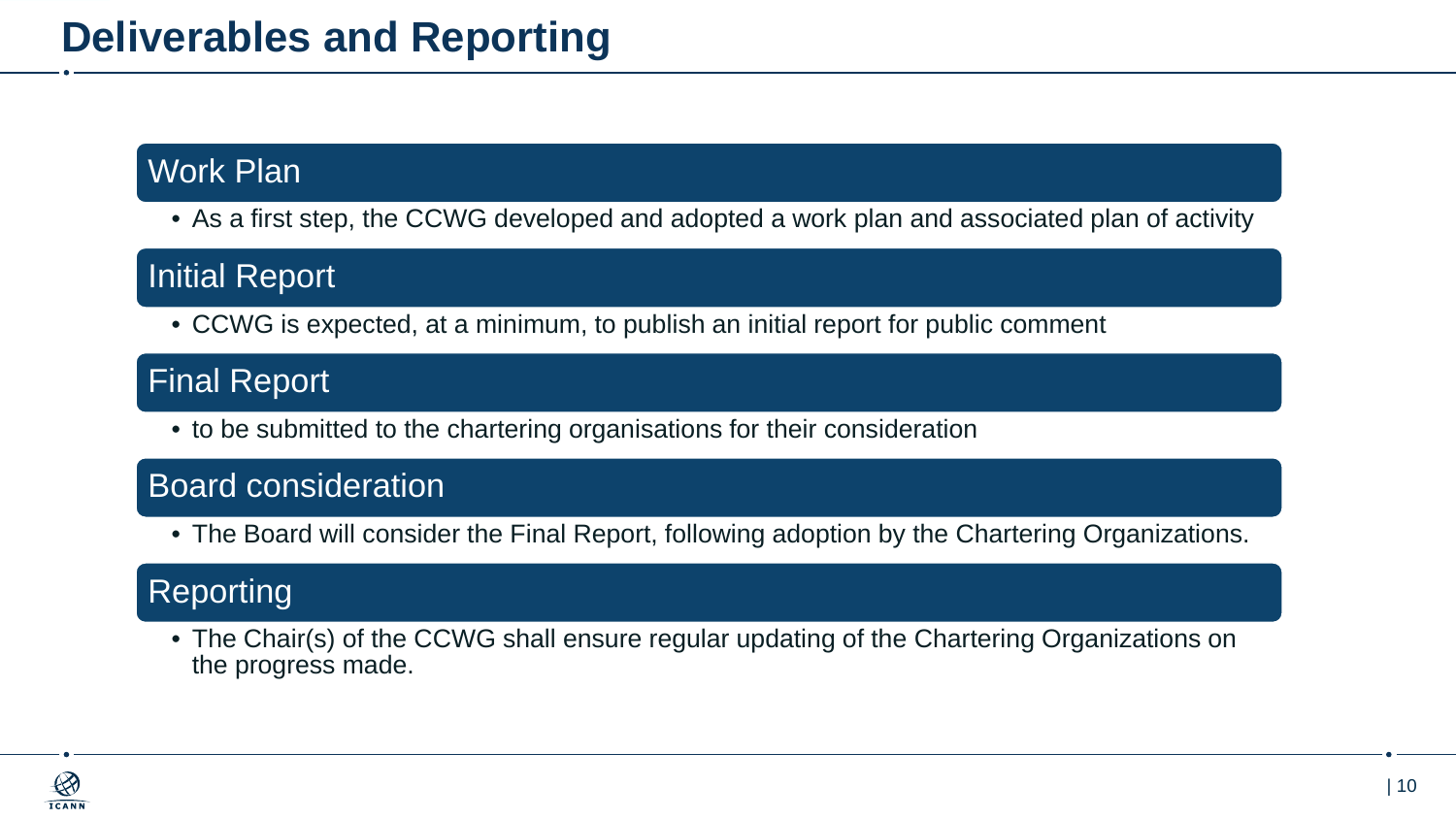### **Process Development for Auction Proceeds Allocation**

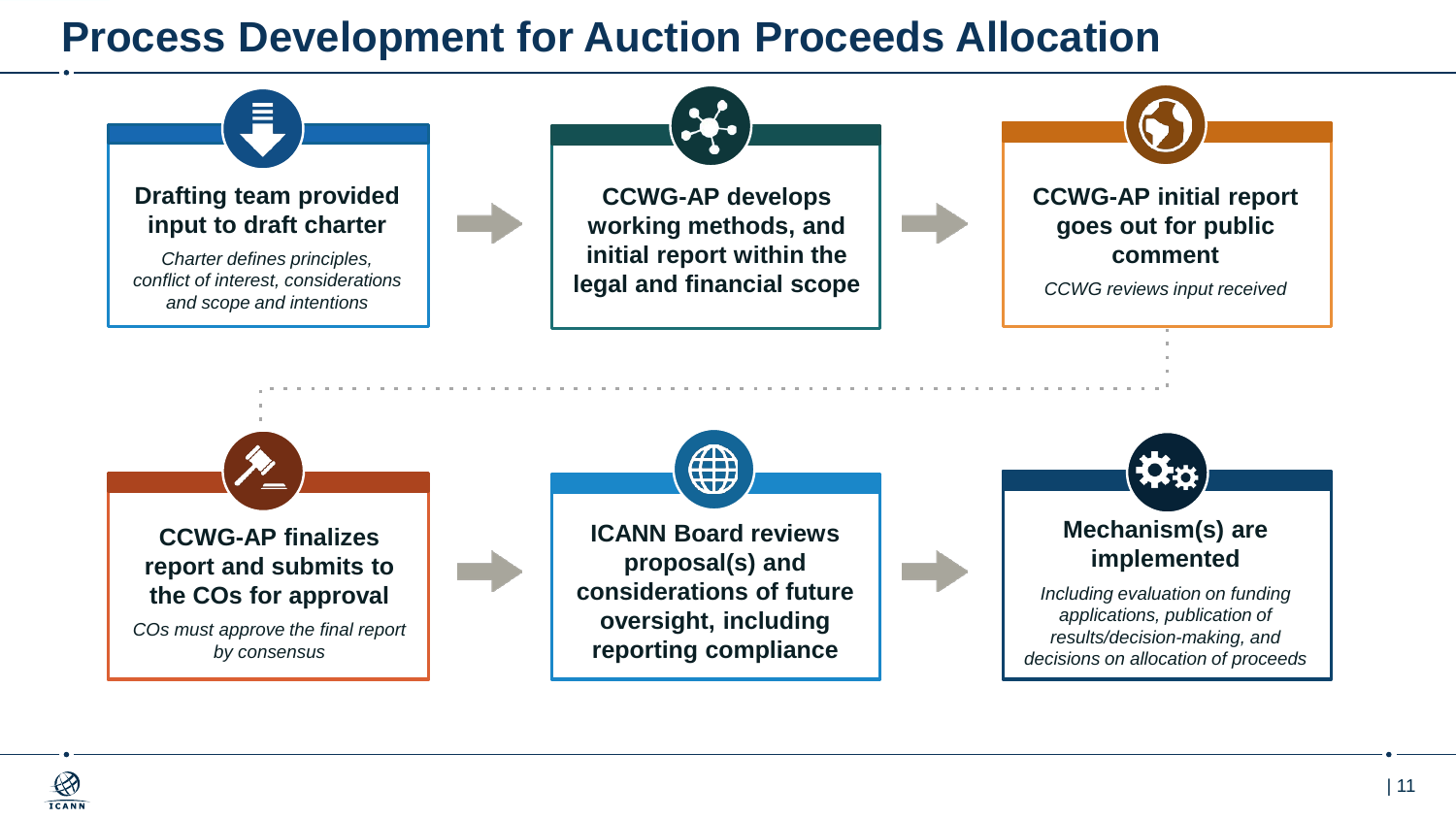# **Questions for the CCWG-AP to Consider**

- 1. What framework should be designed and implemented to allow for the disbursement of new gTLD Auction Proceeds, taking into account the legal and fiduciary constraints outlined above as well as the existing memo on legal and fiduciary principles?
- 2. As part of this framework, what will be the limitations of fund allocation, factoring in that the funds need to be used in line with ICANN's mission while at the same time recognizing the diversity of communities that ICANN serves?
- 3. What safeguards are to be put in place to ensure that the creation of the framework, as well as its execution and operation, respect the legal and fiduciary constraints that have been outlined in this memo?
- 4. What aspects should be considered to define a timeframe, if any, for the funds allocation mechanism to operate as well as the disbursements of funds?
- 5. What conflict of interest provisions and procedures need to be put in place as part of this framework for fund allocations?
- 6. Should any priority or preference be given to organizations from developing economies, projects implemented in such regions and/or under represented groups?
- 7. Should ICANN oversee the solicitation and evaluation of proposals, or delegate to or coordinate with another entity, including, for example, a foundation created for this purpose?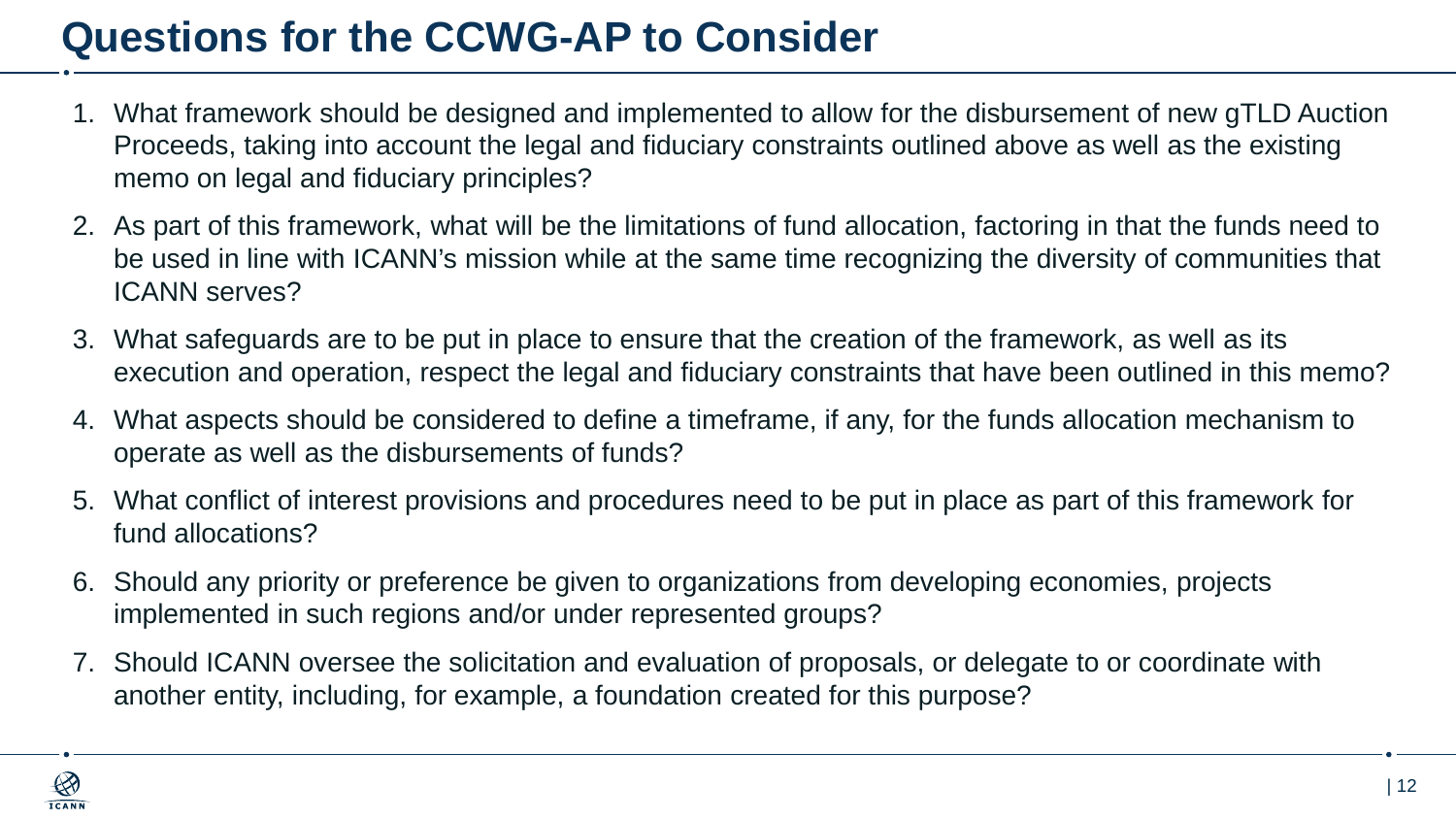## **Questions for the CCWG-AP to Consider (cont.)**

- 8. What aspects should be considered to determine an appropriate level of overhead that supports the principles outlined in this charter?
- 9. What is the governance framework that should be followed to guide distribution of the proceeds? The issues addressed by a governance framework could include (but does not have to be limited to):
	- a) What are the specific measures of success that should be reported upon?
	- b) What are the criteria and mechanisms for measuring success and performance?
	- c) What level of evaluation and reporting should be implemented to keep the community informed about how the funds are ultimately used?
- 10.To what extent (and, if so, how) could ICANN, the Organization or a constituent part thereof, be the beneficiary of some of the auction funds?
- 11.Should a review mechanism be put in place to address possible adjustments to the framework following the completion of the CCWG-AP's work and implementation of the framework should changes occur that affect the original recommendations (for example, changes to legal and fiduciary requirements and/or changes to ICANN's mission)?

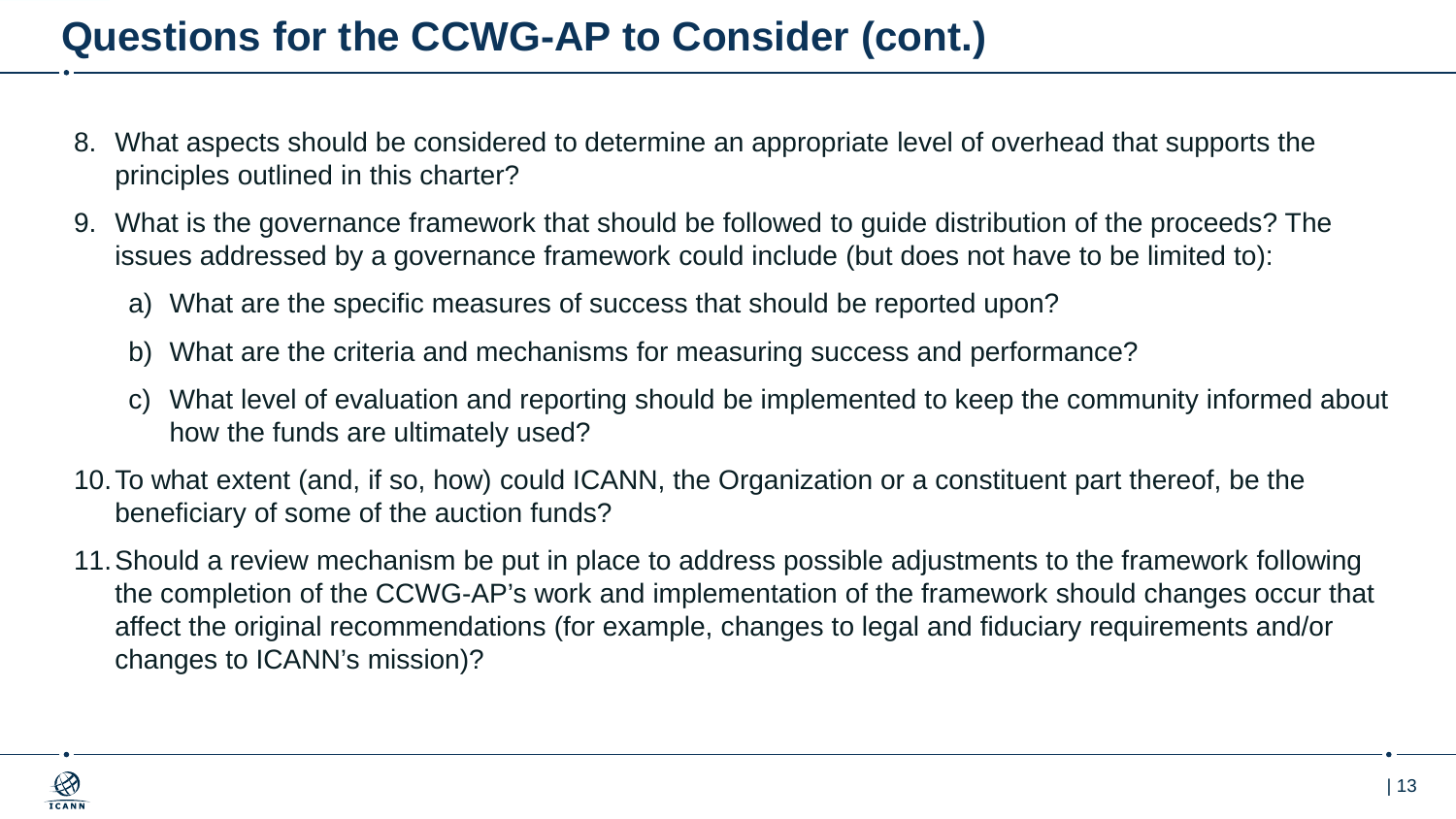# **ccNSO participation**

ccNSO Appointed members

- Stephen Deehake
- Peter Vergote
- Pablo Rodriguez

Others:<https://community.icann.org/pages/viewpage.action?pageId=63150102>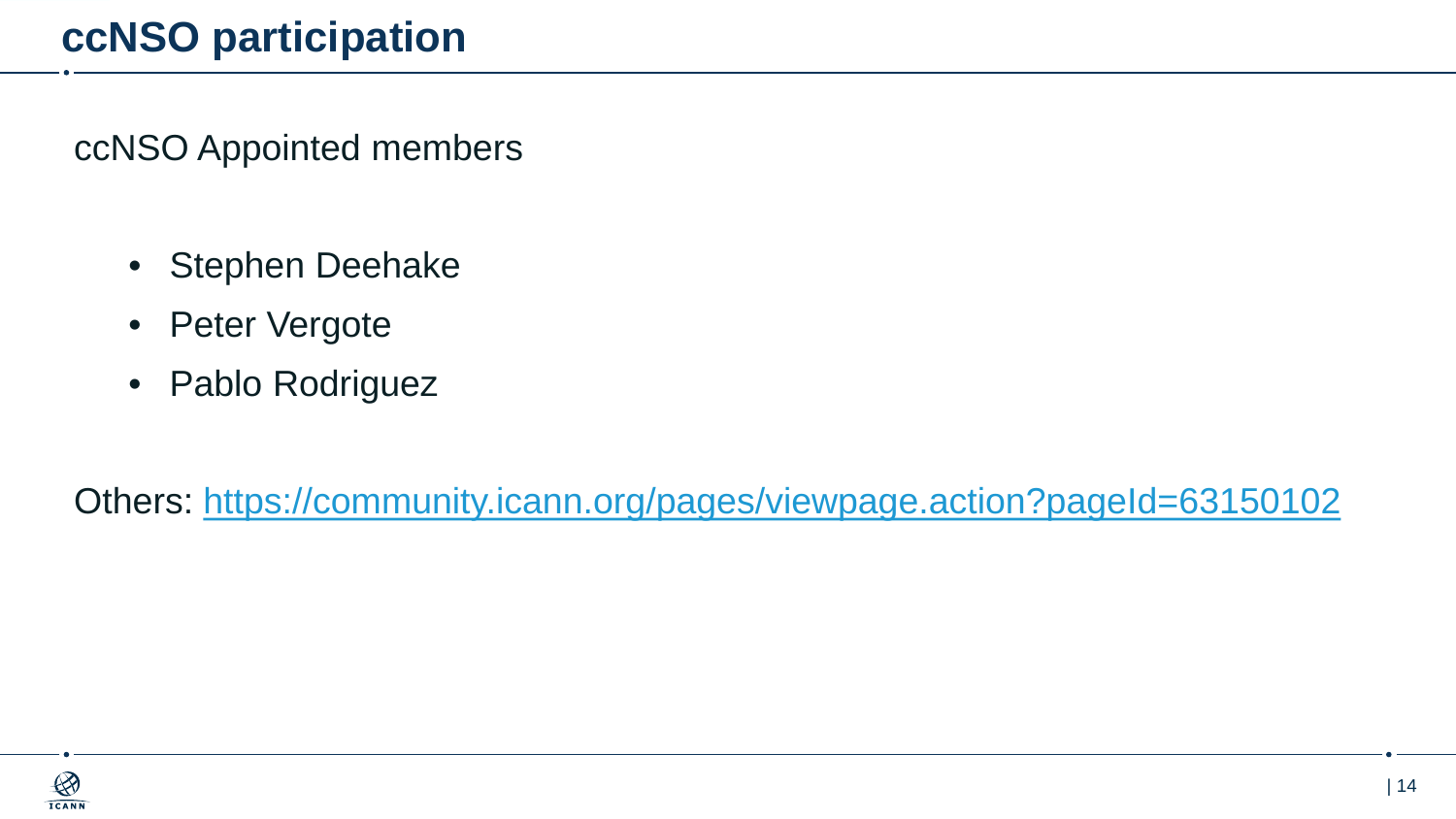ICANN61 CCWG-AP sessions

- **Sun, 11 March** 17:00 – 18:30: room 104
- **Thu, 15 March** 08:30 – 10:15: room 104

Learn more about CCWG-AP and its work: <https://community.icann.org/x/yJXDAw>

How to get involved? [https://www.icann.org/news/announcement](https://www.icann.org/news/announcement-2-2016-12-13-en) -2-2016-12-13-en